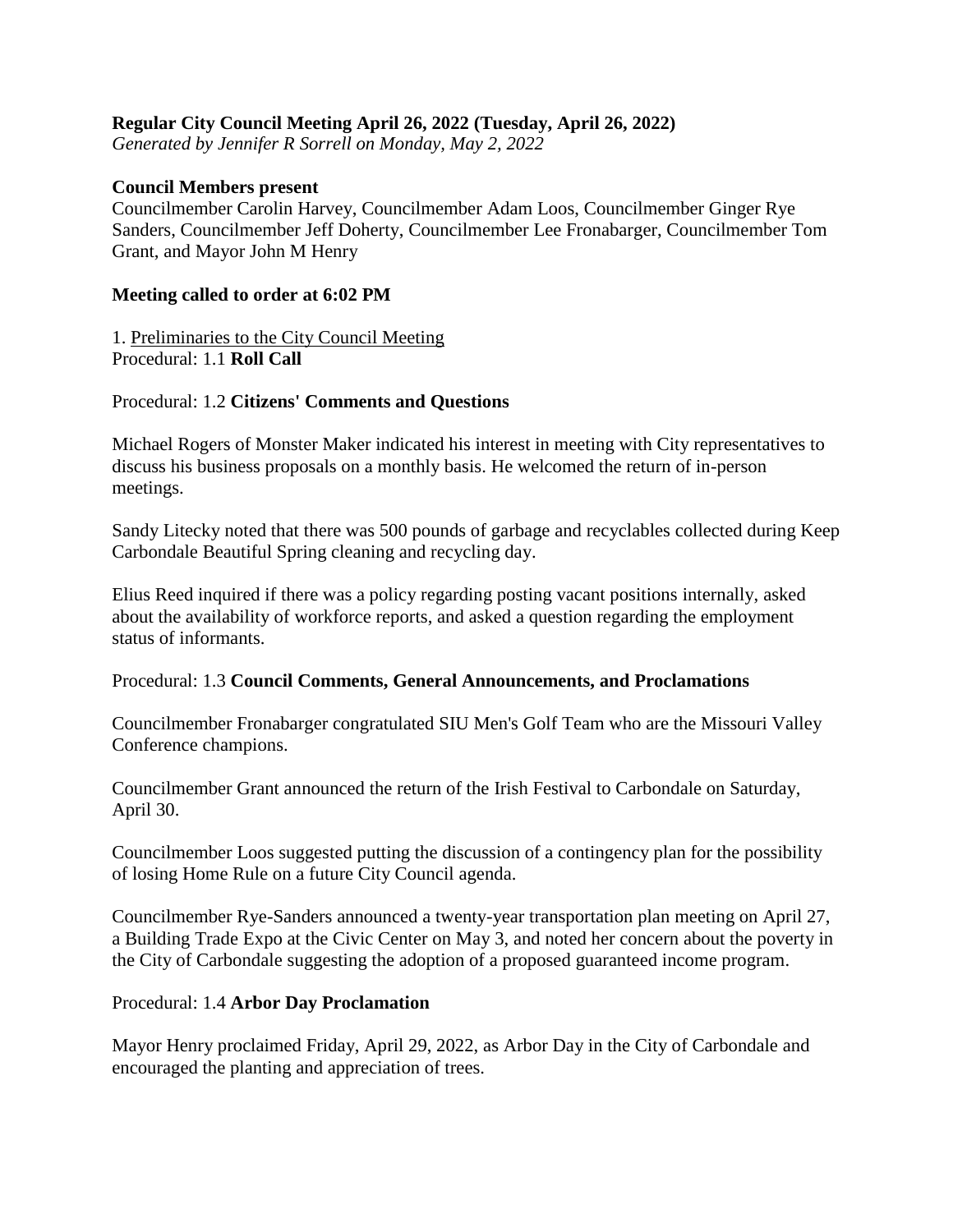## 2. Public Hearings and Special Reports

### 3. Consent Agenda of the City Council

Action (Consent): 3.1 **Minutes from the City Council Meeting of April 12, 2022** Resolution: Approve the minutes from the regular City Council meeting of April 12, 2022

### Action (Consent): 3.2 **Reappointments to Boards and Commissions**

Resolution: Council is requested to concur with the Mayor's recommended reappointments to Boards and Commissions

## Action (Consent): 3.3 **Award of Two-Year Mowing Contract for FY2023 and FY2024 to J & S Services of Desoto, Illinois in the Estimated Amount of \$110,124.62**

Resolution: Award the Two-Year Mowing Contract for FY2023 and FY2024 to J & S Services of Desoto, Illinois in the Estimated Amount of \$110,124.62

## Action (Consent): 3.4 **Approve the Purchase of Rock Salt through the State of Illinois Joint Purchasing Program for FY2023**

Resolution: Approve the purchase of Rock Salt through the State of Illinois Joint Purchasing Program for FY2023

## Action (Consent): 3.5 **Approve the Purchase of One (1) F-150 Lightning Electric Vehicle from Vogler Ford of Carbondale, Illinois in the Amount of \$52,923**

Resolution: Approve the purchase of an F150 Lightning electric vehicle from Vogler Ford of Carbondale, Illinois in the amount of \$52,923.

# Action (Consent): 3.6 **Resolution Authorizing the City Manager to Execute a Contract with Mayer Networks in the Amount of \$206,239.06 to Provide Information Technology updates for the City of Carbondale**

Resolution: Approve a resolution authorizing the City Manager to enter into an agreement with Mayer Networks to provide an updated internal City networking solution *(Resolution 2022-R-15; Exhibit A-4-26-2022)*

# Action (Consent): 3.7 **Resolution Approving an Amendment to the Final BPL Development Plan for 1401 East Main Street**

Resolution: Adopt a Resolution Approving an Amendment to the Final BPL Development Plan for 1401 East Main Street *(Resolution 2022-R-16; Exhibit B-4-26-2022)*

Action (Consent): 3.8 **Approval of Consent Agenda Items** Resolution: Approve all Consent Agenda items not pulled for separate consideration

There was a question about the relatively lower number of bidders for Agenda Item 3.3. Nancy Maxwell asked why Board members were being reappointment, asked about the work being done by the Human Relations Commission, and suggested making changes to the appointments.

MOTION: Approve all Consent Agenda items not pulled for separate consideration

Motion by Jeff Doherty, second by Adam Loos.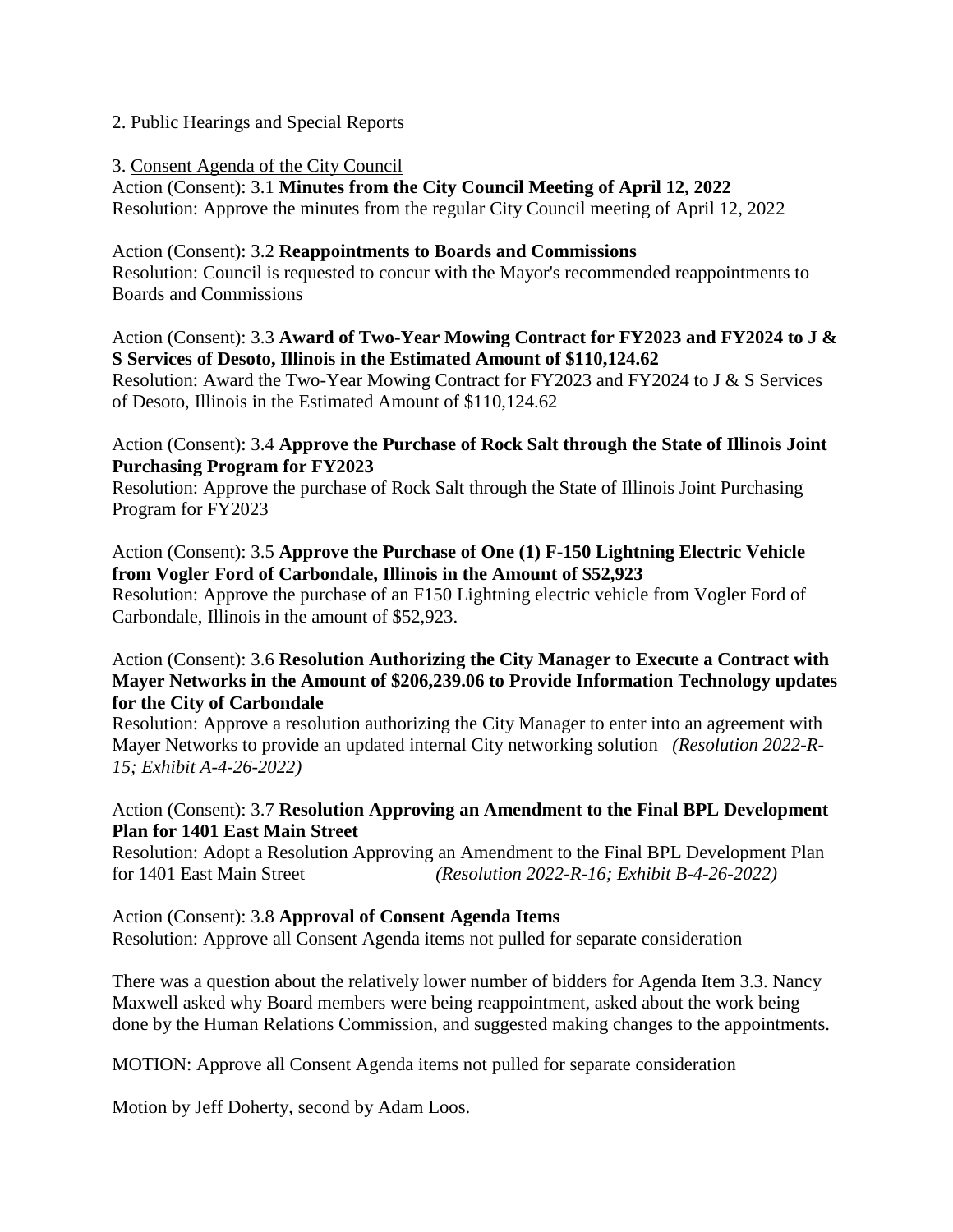Final Resolution: Motion Carries

Yea: Carolin Harvey, Adam Loos, Ginger Rye Sanders, Jeff Doherty, Lee Fronabarger, Tom Grant, John M Henry

## 4. General Business of the City Council Action: 4.1 **Resolution Adopting the Carbondale Sustainability Action Plan**

Council inquired about a recommendation to create a non-commission entity which is not part of the City to address equity and resiliency; inquired about whether this would be updated from time to time like a Comprehensive Plan. Council discussed this matter briefly.

Jane Cogie, Charlie Howe, and Saxon Metzger, members of the Sustainability Commission, responded to questions from Council, talked about the process of developing the plan, and provided clarification about the Commission's intent.

John Martin asked if the proposals included consideration of how it would affect the Black community.

MOTION: Adopt the Carbondale Sustainability Action Plan.

Motion by Tom Grant, second by Carolin Harvey. Final Resolution: Motion Carries Yea: Carolin Harvey, Adam Loos, Ginger Rye Sanders, Jeff Doherty, Lee Fronabarger, Tom Grant, John M Henry *(Resolution 2022-R-17; Exhibit C-4-26-2022)*

# Action: 4.2 **Ordinance Adopting the Operating Budget for the City of Carbondale and the Carbondale Public Library for FY 2023 and an Ordinance Adopting a Pay Plan for Non-Bargaining Unit Employees for FY 2023**

Elius Reed asked about budgeted amounts for the Library, for the City, for the Police Department, and the Saluki Way dedicated tax. Further, he inquired about funding sources and commented on the scarcity of minority workers at Carbondale construction sites.

John Martin asked about how the discussion regarding personnel and the vote on the budget would be handled.

Michel Rogers indicated an interest in speaking with Councilmember Rye Sanders.

Council inquired about the budget for the Community Development Department, the vacant Director position, the Community Development Manager position, and remarked on disparity for that office in matters of pay.

MOTION: 1. Approve an Ordinance for the City of Carbondale and Carbondale Public Library Annual Operating Budget in the amount of \$72,433,263 for the Fiscal Year 2023, which includes the period from May 1, 2022, through April 30, 2023.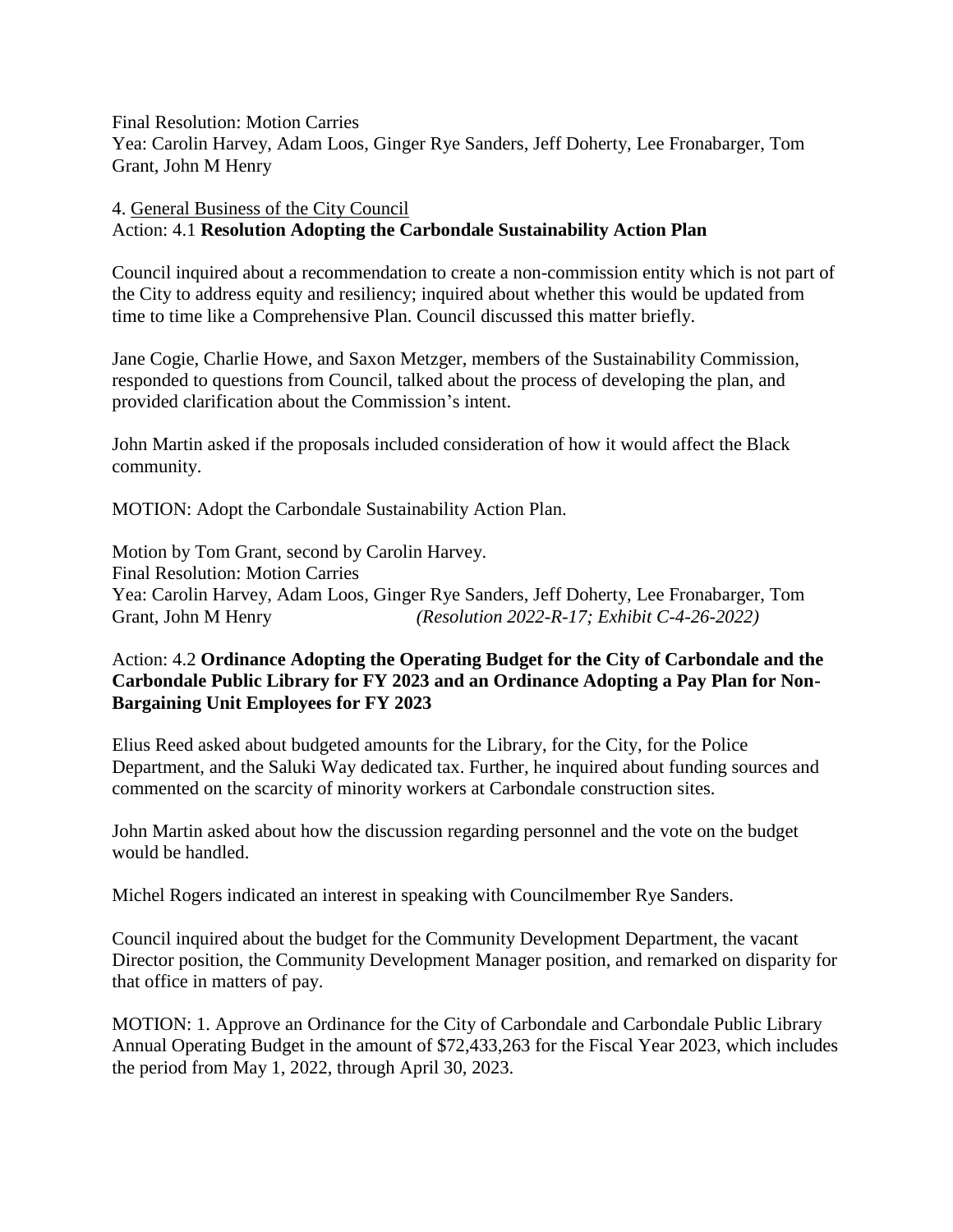2. Approve an Ordinance adopting the pay plan for non-bargaining unit employees with a pay increase for FY 2023, which includes the period from May 1, 2022, and ends April 30, 2023.

Motion by Adam Loos, second by Lee Fronabarger. Final Resolution: Motion Carries Yea: Carolin Harvey, Adam Loos, Ginger Rye Sanders, Jeff Doherty, Lee Fronabarger, Tom Grant, John M Henry *(Ordinances 2022-11 and -12; Exhibits D- & E-4-26-2022)*

### Action: 4.3 **Resolution Approving the Five-Year Community Investment Program for Fiscal Years 2023 through 2027**

An unidentified speaker inquired about being able to view the budget at the library.

Elius Reed inquired if the five-year CIP was for construction projects and asked about the funding.

MOTION: Adopt a Resolution approving the Five-Year Community Investment Program for Fiscal Years 2023 through 2027 in the amount of \$56,127,843.

Motion by Jeff Doherty, second by Lee Fronabarger. Final Resolution: Motion Carries Yea: Carolin Harvey, Adam Loos, Ginger Rye Sanders, Jeff Doherty, Lee Fronabarger, Tom Grant, John M Henry *(Resolution 2022-R-18; Exhibit F-4-26-2022)*

# Action: 4.4 **A Resolution Approving and a Resolution Denying a Special Use Permit for Ameren Illinois to Expand Their Northeast Substation with Certain Conditions**

Council asked about what would happen if testing results found contamination, discussed what an appropriate response would be in such an event, indicated their appreciation for the company's cooperative approach, discussed a suggestion for native plantings to address soil issues, and discussed what additional conditions to place on the Special Use Permit in addition to those five identified in the Staff's report.

Brian Martin, Manager of Environmental Support for Ameren, spoke on behalf of the applicant, identified the chemicals which testing would identify, the timeline for testing and results, and what would occur if found.

John Martin asked what happens if contamination is found.

Michael Rogers asked about the role of the Community Development Director with relation to this matter.

Rodney Morris thanked the City Planner and Planning Commission for the addition of condition four to the Special Use. He expressed his concerns about the speed of the company and concern that the land be tested; further, he remarked on the contamination of the Beazer property.

Chastity Mays inquired if the results will be shared with the public and indicated her distrust of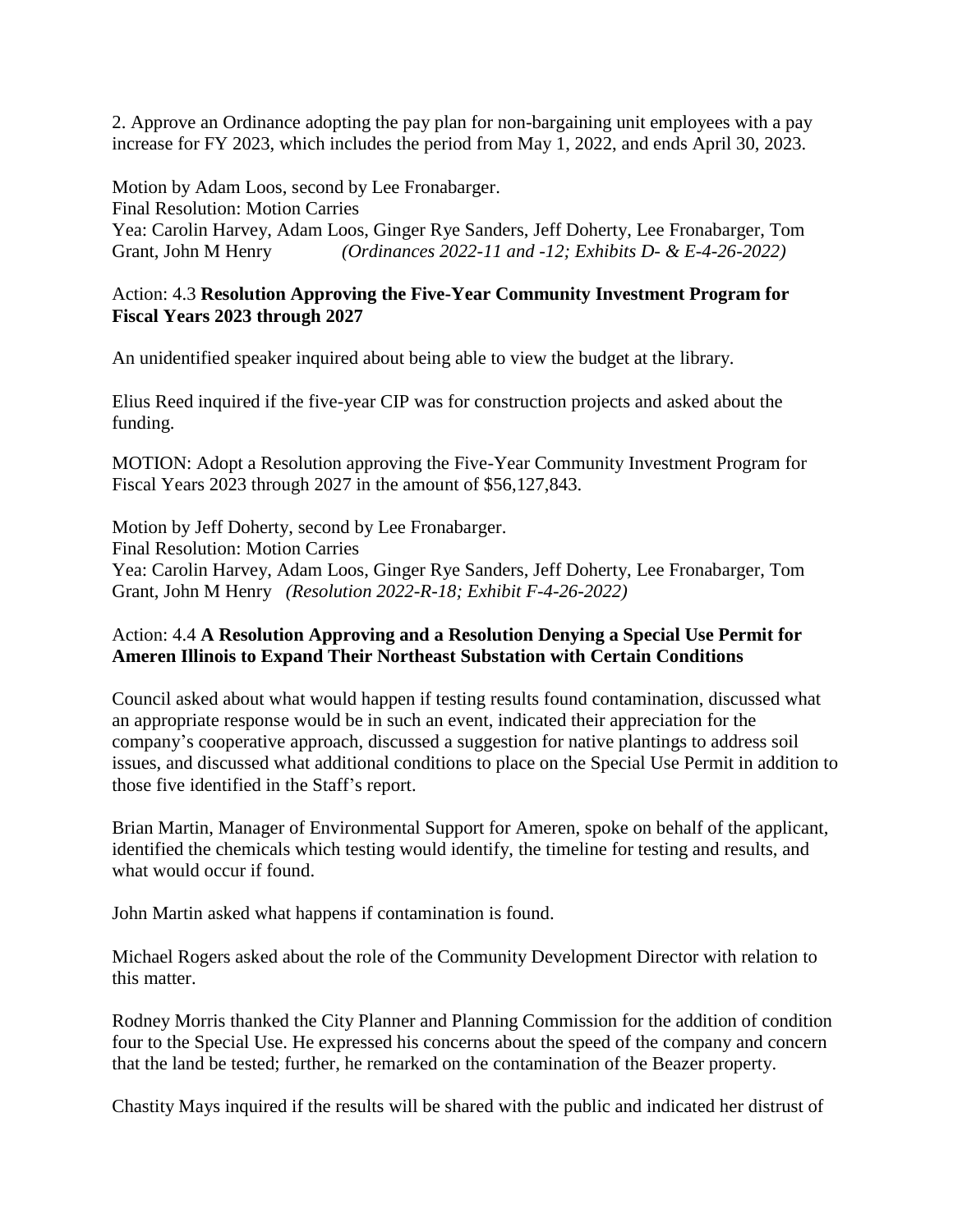the process.

Project Manager David Owuor responded to the Council's additional conditions for the Special Use Permit, remarked on Ameren's intent, actions thus far, the due diligence performed, safety efforts, what the company would do in the event contamination would be found, and the purpose/goals of the project. He responded to Mr. Morris' request to explain where the power would be provided.

Ebonee Crymes asked why there was a need for expansion and if there was any harm potential.

Elius Reed asked if the substation is within Carbondale City limits. He noted no Carbondale minority residents were hired during the last two construction projects.

Marilyn asked who would be conducting the testing.

Sarah Heyer noted that there are native plants to address toxins in soil and encouraged the planting of such plants.

Pepper Holder asked if the Council new about the design, how much rain the containment pool can handle, noted that what they are doing sounds good, and he described the uncovered condition of trucks hauling soil from the area in question. He remarked on the City sharing responsibility with Ameren in granting this permit.

Nancy Maxwell asked if the items discussed during this item were incorporated into the written proposal.

MOTION: Approve a Resolution to Allow Ameren Illinois to Expand Their Northeast Substation with Certain Conditions, that testing results must be shared with the City, and no construction could begin until remediation measures were approved by EPA. Motion by Tom Grant, second by Carolin Harvey. Final Resolution: Motion Carries Yea: Carolin Harvey, Adam Loos, Ginger Rye Sanders, Jeff Doherty, Lee Fronabarger, Tom Grant, John M Henry *(Resolution 2022-R-19; Exhibit G-4-26-2022)*

# Action: 4.5 **Approve an Ordinance Amending Title 4 of the Carbondale Revised Code Related to Housing Code Enforcement, and Approve an Ordinance Establishing a Vacant Building Registry**

It was noted that the Ordinance establishing a vacant building registry would not be considered during this meeting as it required additional work.

Council expressed concern about and discussed the addendum where a tenant may be held responsible for a guest's actions even if they were not aware of a guest's actions, the absence of provisions for domestic violence, asked who makes determinations about the definition of "addict", and whether there was a provision about landlord retaliation. There was a suggestion to bring back an amendment that would establish a list of appropriate exceptions for extenuating circumstances. There was discussion about whether to act on the Housing Code Enforcement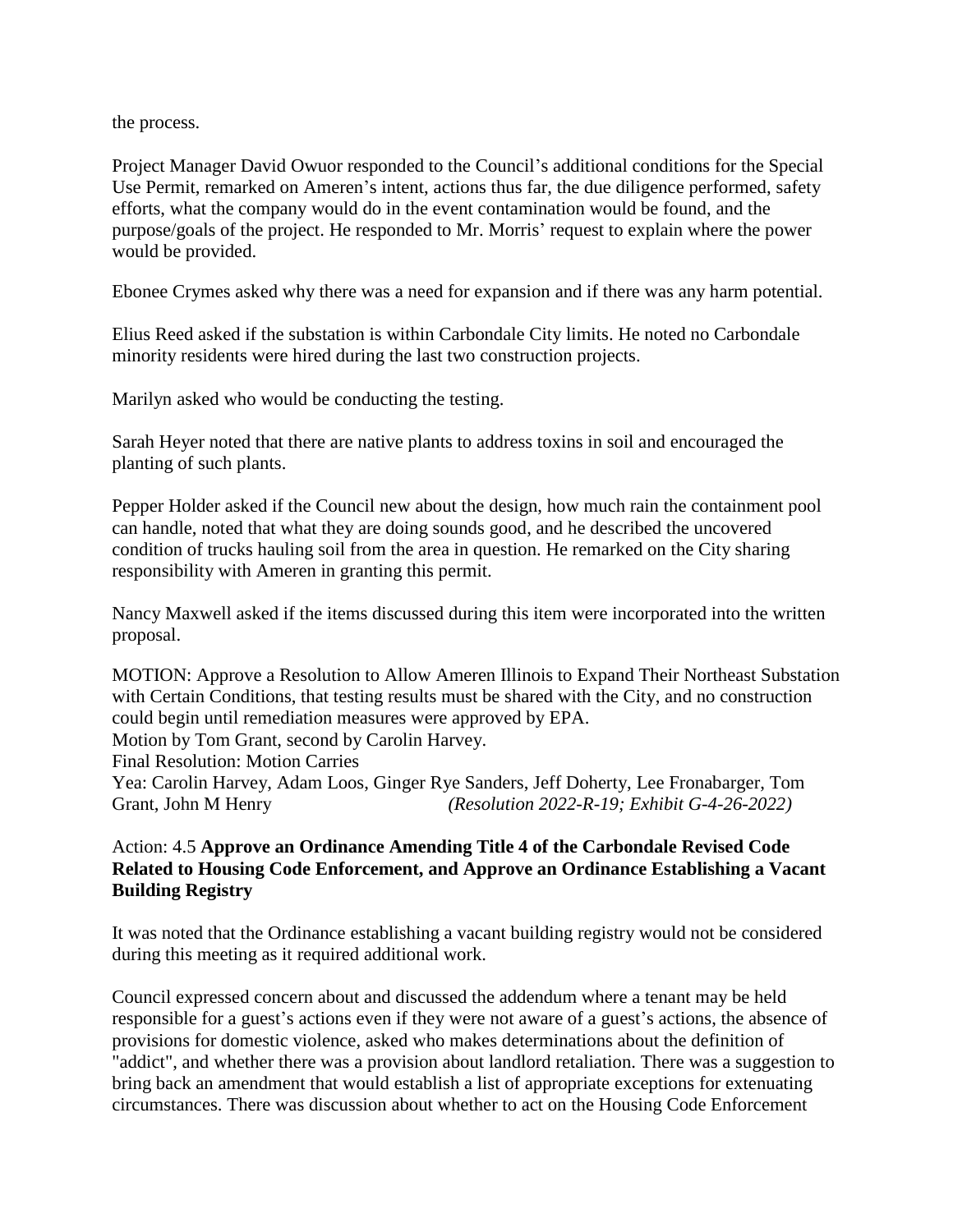Ordinance or bring it back. Stringency of Section 8 rules. asked about the process.

Cass expressed that this might make crime worse, make the lives of low-income residents harder if they are evicted and the challenges this would create on finding homes following eviction.

John Martin concurred with Cass' statements and shared a personal story which related to this specifically, also noted the possible unintended consequences.

Sandy Litecky urged Council to pass the item.

Adam Loos responded to comments made by Cass.

MOTION: Approve an Ordinance Amending Title 4 of the Carbondale Revised Code Related to Housing Code Enforcement

Motion by Adam Loos, second by Lee Fronabarger. Final Resolution: Motion Carries Yea: Carolin Harvey, Adam Loos, Jeff Doherty, Lee Fronabarger, Tom Grant, John M Henry Nay: Ginger Rye Sanders *(Ordinance 2022-13; Exhibit H-4-26-2022)*

#### 5. Executive Session

Action: 5.1 **Executive Session to Discuss the Appointment, Employment, Compensation, Discipline, Performance, or Dismissal of Specific Employees of the Public Body or Legal Counsel for the Public Body, Including Hearing Testimony on a Complaint Lodged Against an Employee of the Public Body or Against Legal Counsel for the Public Body to Determine its Validity and to Conduct the Semi-Annual Closed Meeting Minute Review**

MOTION: Enter into Executive Session to discuss the appointment, employment, compensation, discipline, performance, or dismissal of specific employees of the public body or legal counsel for the public body, including hearing testimony on a complaint lodged against an employee of the public body or against legal counsel for the public body to determine its validity, and to conduct the semi-annual Executive Session Meeting Minute review pursuant to ILCS 120/2(c)(2) and (c)(21) of the Illinois Open Meetings Act.

Motion by Jeff Doherty, second by Adam Loos. Final Resolution: Motion Carries Yea: Carolin Harvey, Adam Loos, Ginger Rye Sanders, Jeff Doherty, Lee Fronabarger, Tom Grant, John M Henry *Open Session recessed at 8:28 p.m.*

### Action: 5.2 **Return to Open Session**

MOTION: Return to Open Session

Motion by Tom Grant, second by Carolin Harvey. Final Resolution: Motion Carries